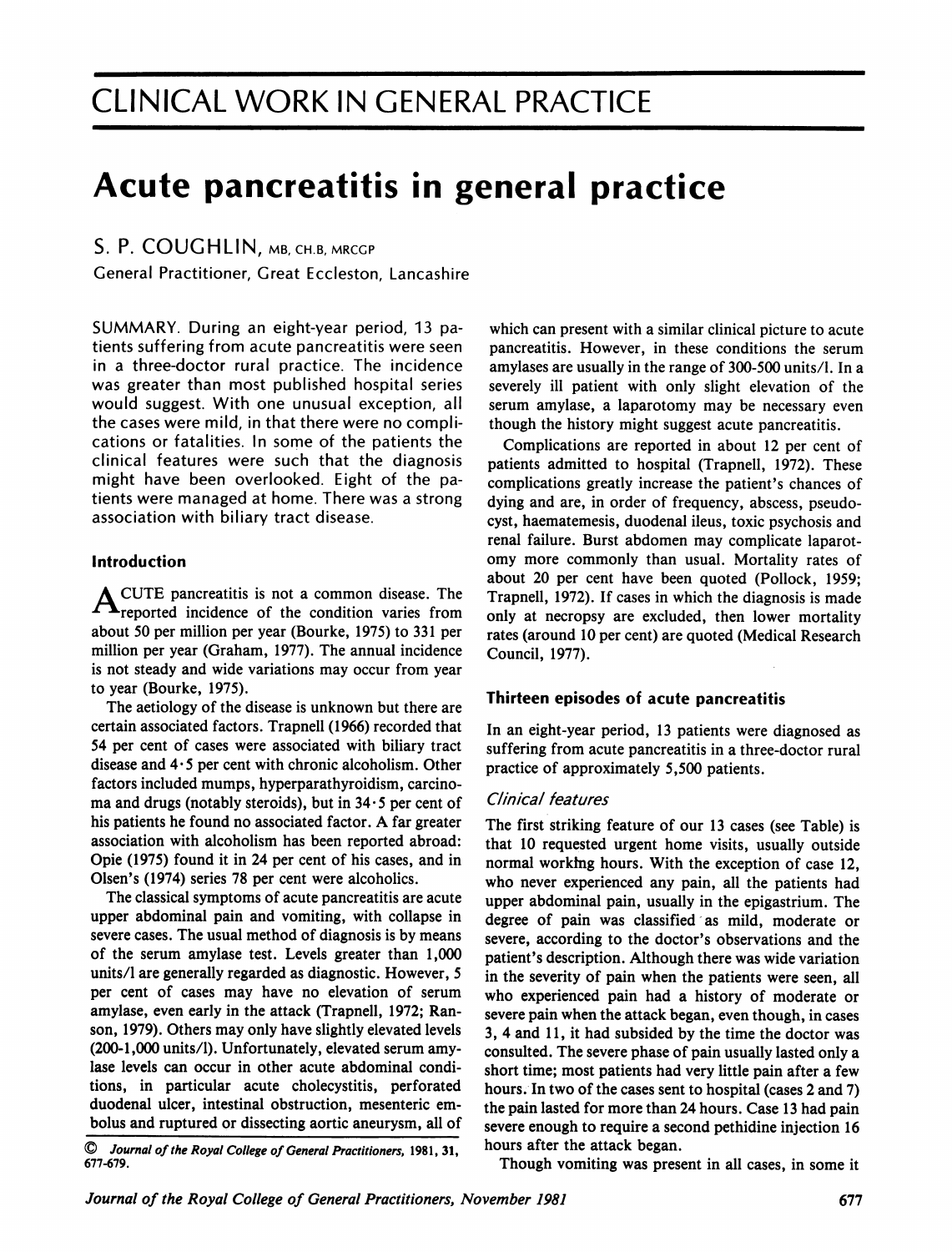|  |  |  | Clinical Work in General Practice |
|--|--|--|-----------------------------------|
|--|--|--|-----------------------------------|

| Case             | Sex | Age | Nature of<br>consultation  | Pain<br>when seen | Amylase<br>(units/l) | Home or<br>hospital | Cholecystogram                            | Other features                                                                          |
|------------------|-----|-----|----------------------------|-------------------|----------------------|---------------------|-------------------------------------------|-----------------------------------------------------------------------------------------|
| 1                | F   | 36  | Urgent call                | Severe            | 4,800                | Home                | Pathological                              |                                                                                         |
| $\overline{2}$   | F   | 69  | Urgent call                | Severe            | 2,250                | Hospital            | Pathological                              | Vomiting, drip and<br>suction                                                           |
| 3                | F   | 79  | Urgent call                | Mild              | 4,000                | Home                |                                           | Abdominal distension                                                                    |
| 4                | F   | 84  | Routine visit<br>requested | Mild              | 1,300                | Home                |                                           |                                                                                         |
| 5                | M   | 73  | Urgent call                | Severe            | 4,000                | Hospital            | Pathological                              | Ileus, drip and<br>suction                                                              |
| 6                | F   | 82  | Urgent call                | Moderate          | 4,000                | Home                | Pathological                              | Vomiting $+$                                                                            |
| $\overline{7}$   | M   | 60  | Urgent call                | Severe            | 3,000                | Hospital            | Pathological                              | Vomiting $+$ aprotinin                                                                  |
| 8                | м   | 64  | Urgent call                | Moderate          | 800                  | Home                | Pathological                              | Possible recurrent<br>attack. Vomiting +                                                |
| $\boldsymbol{9}$ | м   | 72  | Urgent call                | Severe            | 4,800                | Hospital            | Pathological                              | Ileus, distended<br>abdomen. History of<br>duodenal ulcer. Drip<br>and suction          |
| 10               | F   | 67  | Urgent call                | Moderate          | 1,067                | Home                | Pathological                              | Vomiting $+$                                                                            |
| 11               | F   | 47  | Routine<br>appointment     | Nil               | 2,400                | Home                | Pathological                              |                                                                                         |
| 12               | M   | 55  | Routine<br>appointment     | Nil               |                      | Hospital            | Normal biliary<br>tract at<br>post-mortem | Hyperosmolar<br>diabetic ketoacidosis.<br>Later renal failure.<br>Post-mortem diagnosis |
| 13               | м   | 42  | Urgent call                | Severe            | 4,130                | Home                | Normal                                    | Ileus, vomiting $+$                                                                     |

was quite severe. Another notable feature was that the amount of tenderness was less than one would expect relative to the initial severity of the pain. Cases 5, 9 and <sup>13</sup> had very severe pain and absent bowel sounds, and yet one had to press quite deep into the epigastrium to elicit tenderness. This is a well-known feature of acute pancreatitis.

### Diagnosis: the serum amylase test

Thirtean cases of acute pancroatitis (1072.01)

All but one patient showed levels above 1,000 units/1. In case <sup>8</sup> the level was only 800 but, on clinical grounds, this patient was still thought to have acute pancreatitis. Case <sup>12</sup> was a post-mortem diagnosis and no amylase estimation was performed. Three cases with amylases between 300 and 500 were seen during the eight-year period, but have not been included in the series.

The local laboratories performed the tests urgently and telephoned the results. We found that asking one of the patient's relatives to take the sample to the laboratory was usually the quickest way to get it there. If the blood was taken after the laboratory had closed, the amylase estimation was carried out at the earliest opportunity the next morning. The delay in these cases was felt to be reasonable because clinical improvement had been noticed after a period of observation and because amylase remains stable in stored blood for some timea few hours' standing does not affect the level. Samples collected during office hours were sent for analysis immediately if the clinical picture was severe.

#### Management

Eight patients were treated at home, as their symptoms were not severe when they were seen, or subsided within a few hours. Six of them required an injection of pethidine to relieve the pain. Case <sup>13</sup> had a second injection because, as the effects of the first one wore off, the patient felt that his pain was beginning to get worse, although it never again reached severe levels. For the first 24 hours the patients were allowed only sips of water or tea. Thereafter, there was a gradual return to a normal diet. Ampicillin was usually given to reduce the risk of secondary infection, although there has been some doubt about its efficacy (Howes et al., 1975). All the patients were quickly able to walk about. These patients were all closely followed up because, in a minority of mild cases, unexpected deterioration can occur (Trapnell, 1966). No complications were observed and none of the patients died.

Five patients were admitted to hospital:

Case 2. No details about the reason for admission are available.

Case 5. This man collapsed suddenly about 18.00 with severe epigastric pain. On examination, there was only slight epigastric tenderness, yet an absence of bowel sounds. The clinical diagnosis was confirmed by serum amylase estimation the next morning but, although the pain had eased, there was still evidence of paralytic ileus. He was therefore admitted to hospital, where the